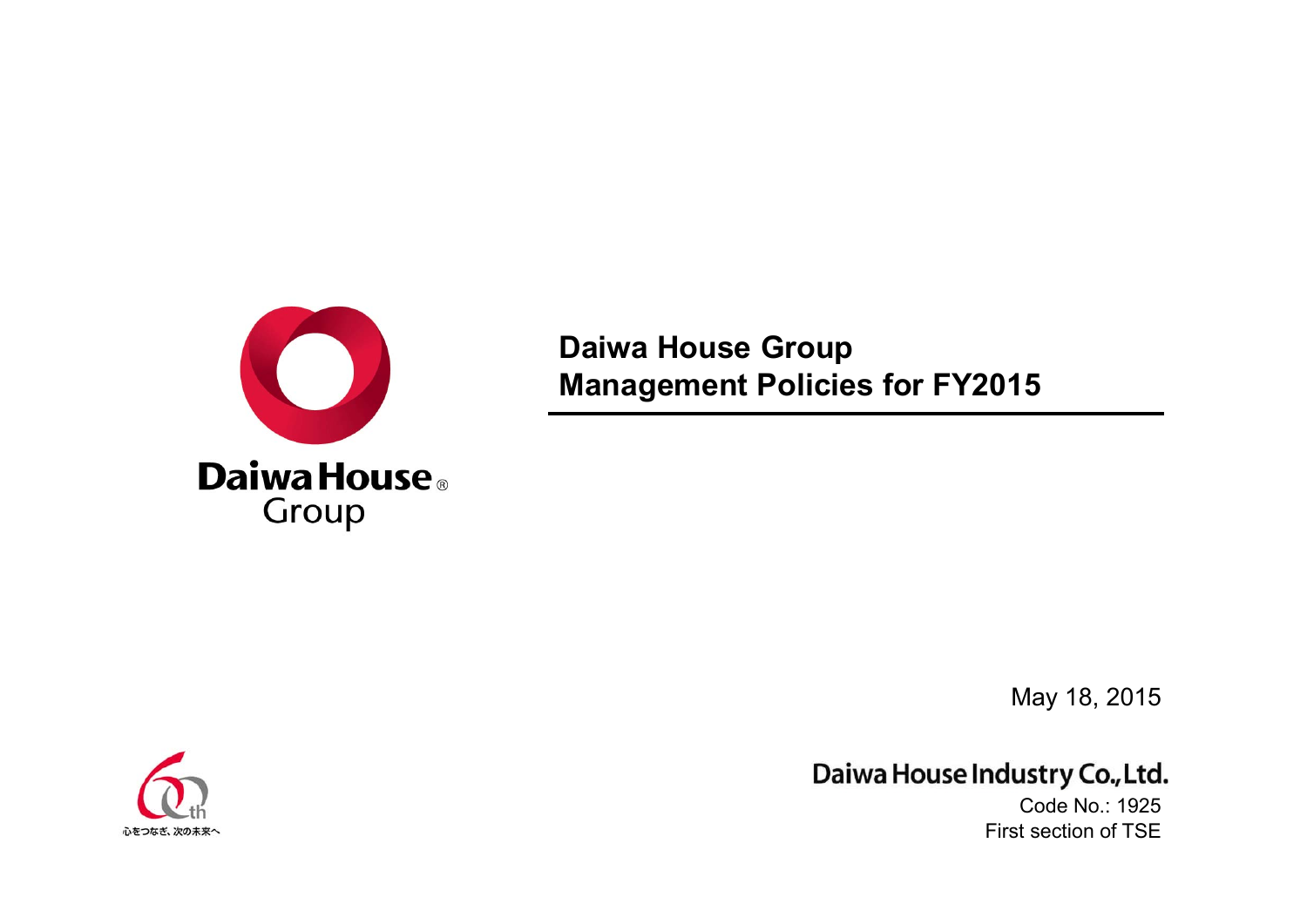## Daiwa House Group<sup>®</sup>

# **Review of FY2014**

### Real estate development investment/sales results

- • During FY2014, real estate development investments were 190.7 billion yen and sales were 17.4 billion yen
	- $\rightarrow$  Rental real estate retention balance was 642.4 billion yen (based on book value)

| (based on book value)                         |                                                      |      |       |       |                  |  |  |
|-----------------------------------------------|------------------------------------------------------|------|-------|-------|------------------|--|--|
|                                               | 4th Medium-Term<br>Management Plan   FY2013   FY2014 |      |       | Total | Progress<br>rate |  |  |
| Real estate development<br>investment amounts | 400 O                                                | 1569 | 190.7 | 3477  | 86.9%            |  |  |
| Real estate sales amounts                     |                                                      |      |       | 38 3  |                  |  |  |



(Provisional name)D Project Ariake I

■

■

■

### Started logistics business collaboration with Fast Retailing Co., Ltd.

• In October 2014, constructed a dedicated logistics center for Fast Retailing Co., Ltd. Launched structural support for new logistics schemes with focus on multifunctional logistics centers able to respond to a diverse range of needs.

### New initiatives overseas

- • Started the Berkeley Project (Tarrant, Texas, U.S.A.) in May 2014 and the Water's Edge Project (Dallas, Texas, U.S.A) in November 2014
- • Launched the Flour Mill of Summer Hill in May 2015 (Multifunction development project near Sydney, New South Wales, Australia)



U.S.A.: Water's Edge Project

- ■ Establish lifelong post retention system aimed at further utilizing and securing senior human resources
- ■ Establish skilled engineer certification system aimed at securing skilled engineers from partner construction firms (Both implemented from April 2015)

Foundations Foundations Management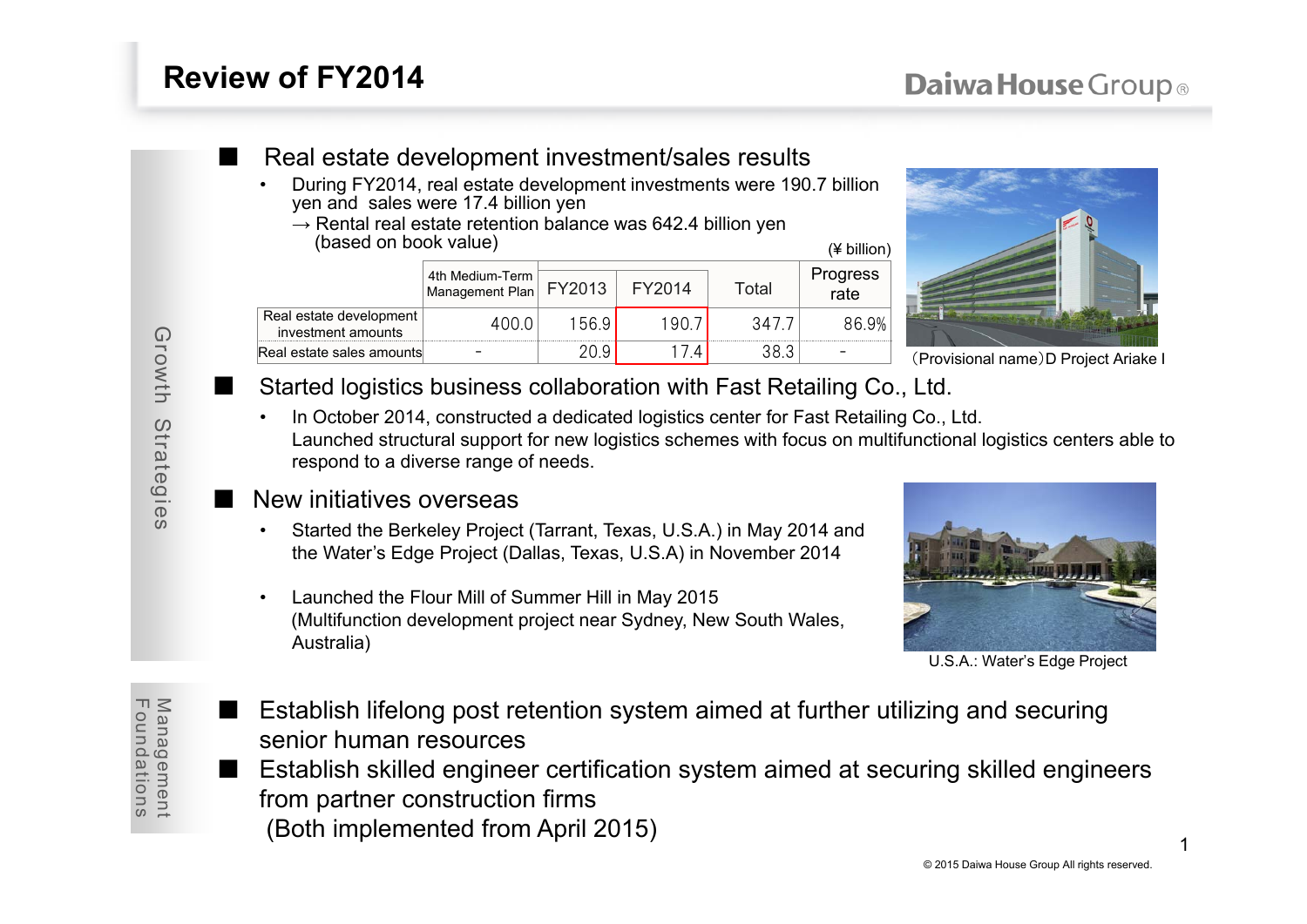#### **FY2014 Results and FY2015 Targets Daiwa House Group**® **(continuation of 4th Medium-Term Management Plan)**

- $\checkmark$  Achieved final goals for 4th Medium-Term Management Plan one year ahead of schedule. Net sales were 2,810.7 billion yen, operating income was 180.3 billion yen, and net income was 117.1 billion yen.
- $\checkmark$  In FY2015, we will continue the strategies of the 4th Medium-Term Management Plan and aim to further expand business.

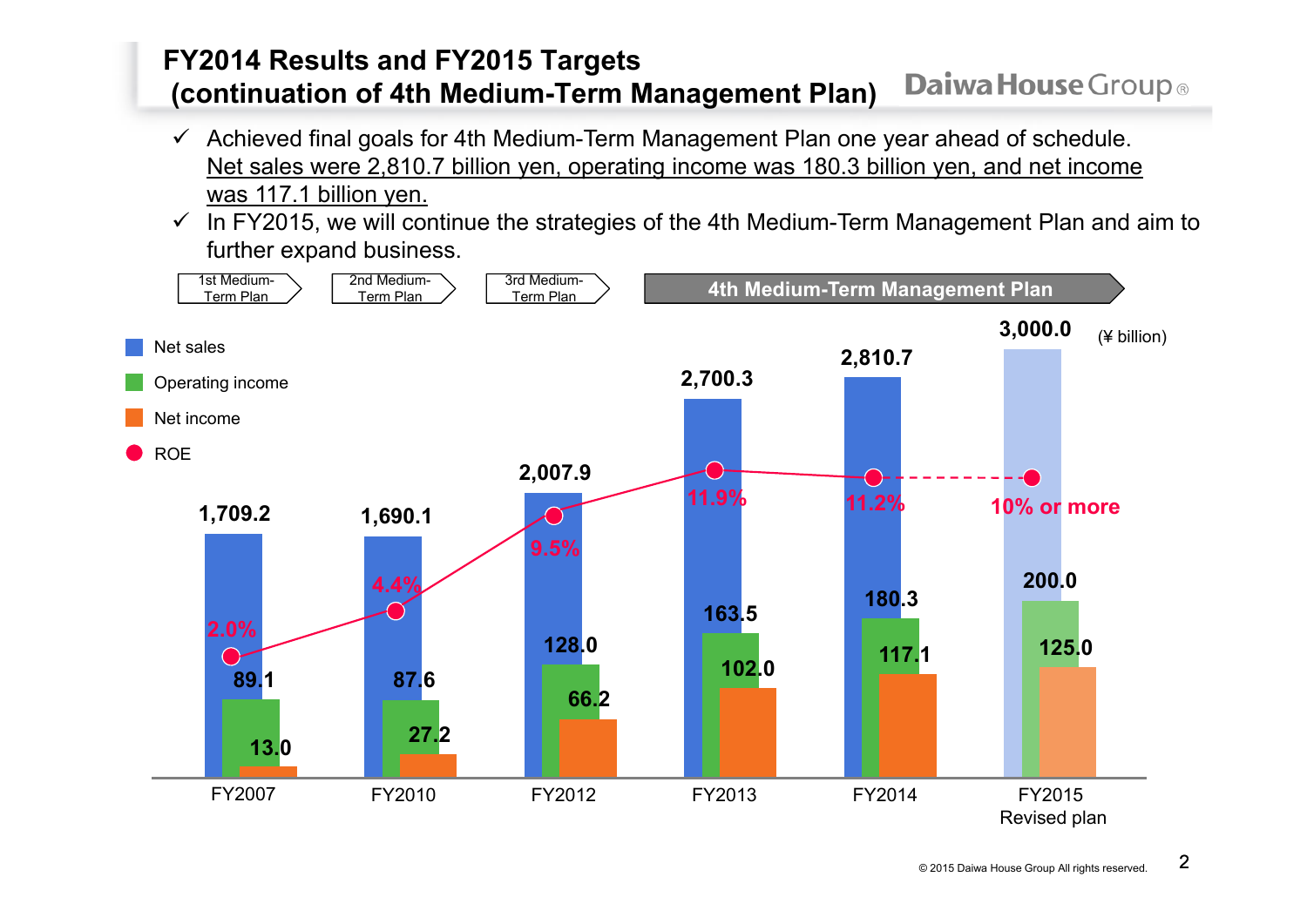$(Y \text{ billion})$  $\checkmark$  The three core investment segments identified in the 4th Medium-Term Management Plan – Rental Housing Business, Commercial Facilities Business, Logistics, Business & Corporate Facilities Business – have become solid growth drivers.

|                                                         |                     |                                      |          | (≢ DIIIION)   |                       |                                             |
|---------------------------------------------------------|---------------------|--------------------------------------|----------|---------------|-----------------------|---------------------------------------------|
|                                                         |                     | <b>FY2012</b><br>Final FY of 3rd MTP | FY2013   | <b>FY2014</b> | <b>FY2015</b><br>Plan | 3-Year Growth Rate<br>Compared to<br>FY2012 |
| Single-Family<br><b>Houses</b>                          | <b>Net Sales</b>    | 351.1                                | 394.4    | 375.3         | 376.0                 | 7.1%                                        |
|                                                         | Operating<br>Income | 12.5                                 | 13.3     | 8.8           | 9.0                   | $-28.0%$                                    |
| <b>Rental Housing</b>                                   | <b>Net Sales</b>    | 592.5                                | 688.7    | 772.9         | 850.0                 | 43.5%                                       |
|                                                         | Operating<br>Income | 52.2                                 | 64.2     | 69.5          | 76.0                  | 45.6%                                       |
| Condominiums                                            | <b>Net Sales</b>    | 156.7                                | 242.7    | 231.3         | 255.0                 | 62.7%                                       |
|                                                         | Operating<br>Income | 9.9                                  | 10.7     | 10.8          | 14.0                  | 41.4%                                       |
| <b>Existing Home</b><br><b>Business</b>                 | <b>Net Sales</b>    | 76.4                                 | 86.7     | 91.6          | 95.0                  | 24.3%                                       |
|                                                         | Operating<br>Income | 6.1                                  | 9.3      | 9.9           | 10.0                  | 63.9%                                       |
| Commercial<br><b>Facilities</b>                         | <b>Net Sales</b>    | 347.2                                | 421.9    | 456.2         | 475.0                 | 36.8%                                       |
|                                                         | Operating<br>Income | 45.9                                 | 60.7     | 67.2          | 68.0                  | 48.1%                                       |
| Logistics, Business<br>& Corporate<br><b>Facilities</b> | <b>Net Sales</b>    | 251.4                                | 592.1    | 581.5         | 670.0                 | 166.5%                                      |
|                                                         | Operating<br>Income | 20.6                                 | 26.9     | 38.4          | 48.0                  | 133.0%                                      |
| Other<br><b>Businesses</b>                              | <b>Net Sales</b>    | 335.3                                | 393.9    | 426.5         | 430.0                 | 28.2%                                       |
|                                                         | Operating<br>Income | 9.6                                  | 14.0     | 10.2          | 11.0                  | 14.6%                                       |
| Adjustments                                             | <b>Net Sales</b>    | $-103.0$                             | $-120.5$ | $-124.8$      | $-151.0$              |                                             |
|                                                         | Operating<br>Income | $-29.1$                              | $-35.8$  | $-34.8$       | $-36.0$               |                                             |
| <b>Total</b>                                            | <b>Net Sales</b>    | 2,007.9                              | 2,700.3  | 2,810.7       | 3,000.0               | 49.4%                                       |
|                                                         | Operating<br>Income | 128.0                                | 163.5    | 180.3         | 200.0                 | 56.3%                                       |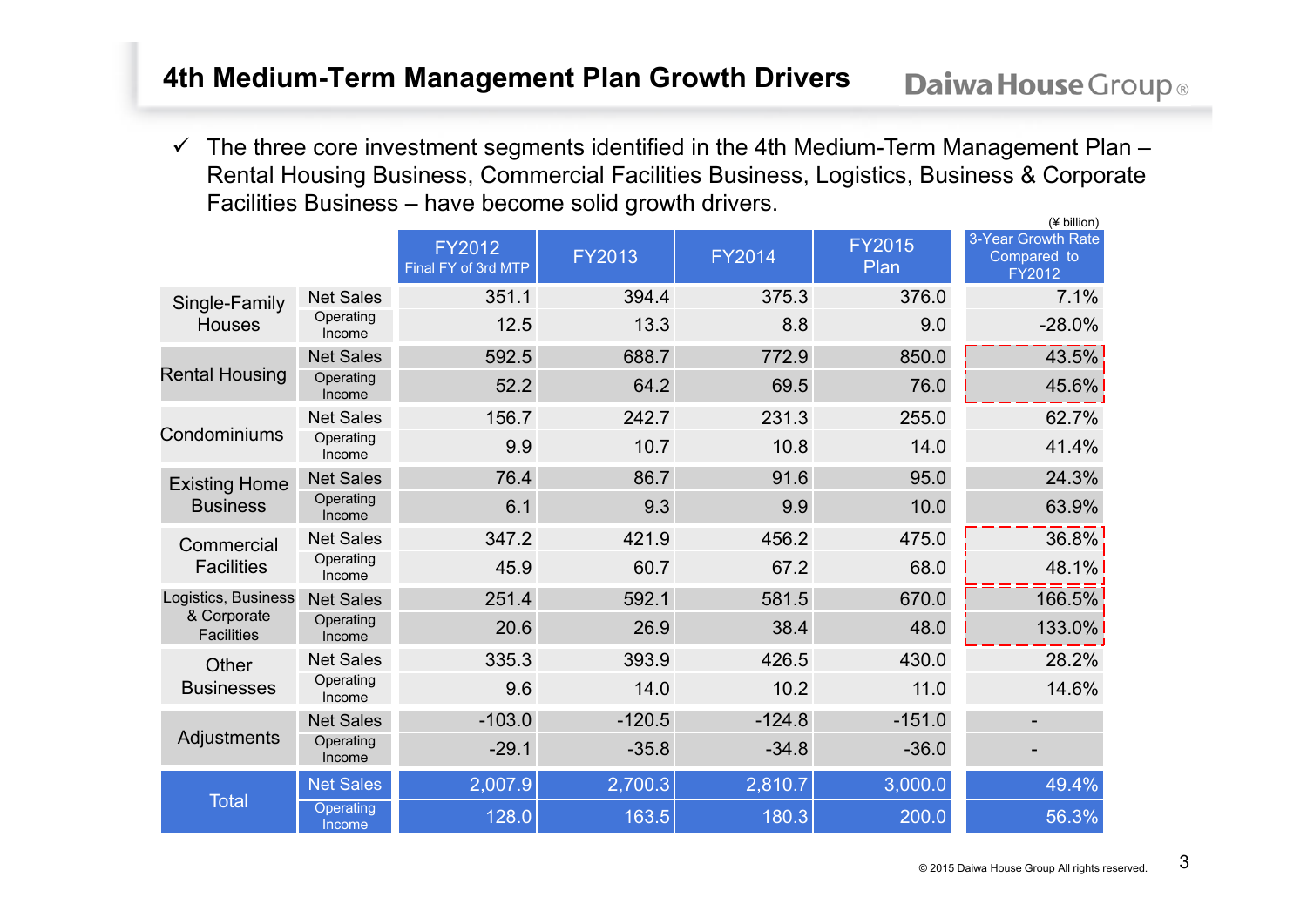## **Expansion of Investment Targets**

- $\checkmark$  Real estate development investments and capital investments are performing favorably.
- $\checkmark$  Expand initial targets for three year period to aim for further profits.





© 2015 Daiwa House Group All rights reserved.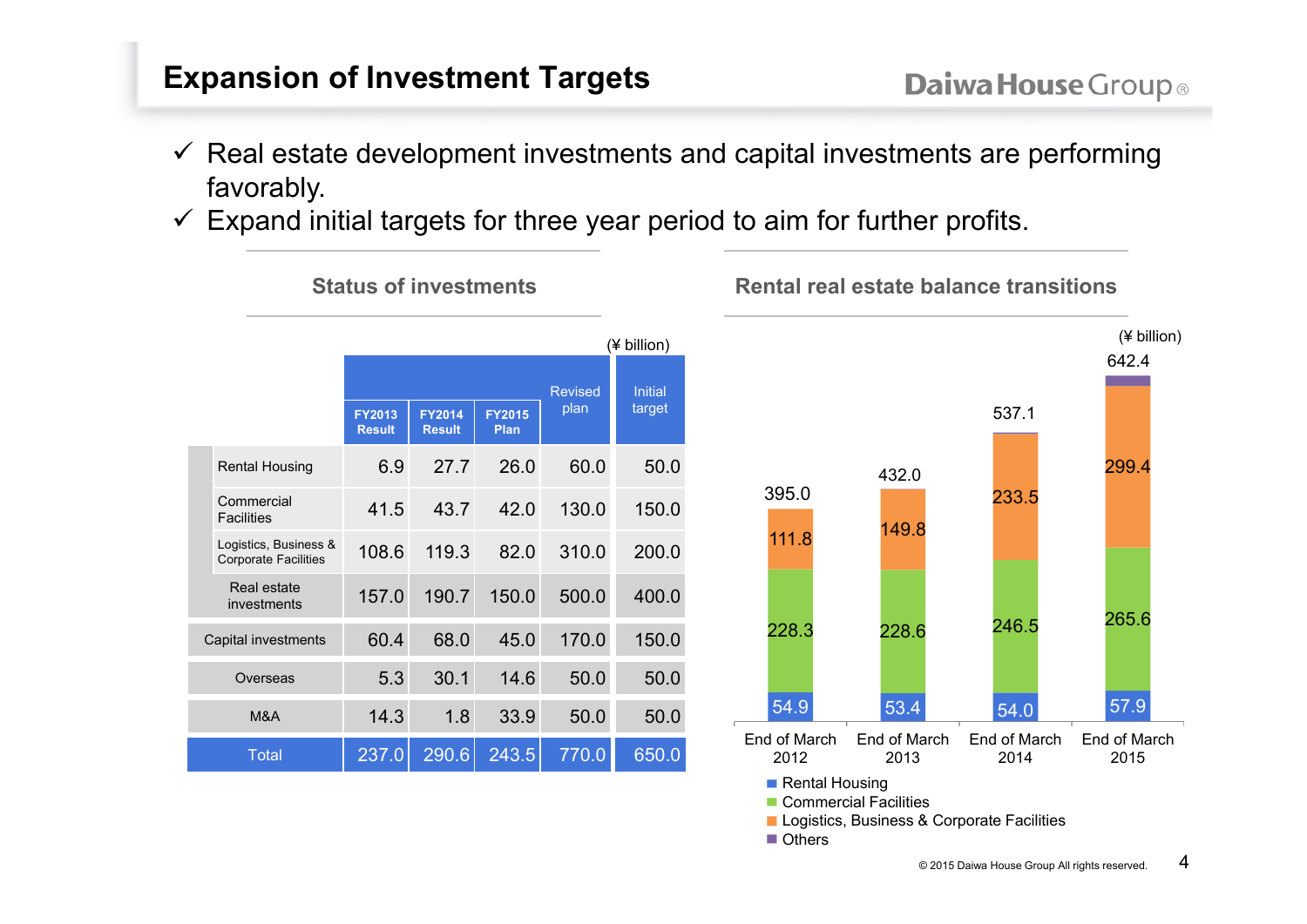## **Shareholder Return Policy**

- $\checkmark$  Our basic shareholder return policy is to provide shareholder returns through income generated from business activities as well as to enhance our shareholder value by increasing net income per share through conducting the growth investments that will maximize our medium to long-term corporate value.
- $\checkmark$  For the dividend payout ratio, we will strive to conduct earnings-linked shareholder returns based on a return ratio of at least 30% for the consolidated net income and maintain stable dividends.